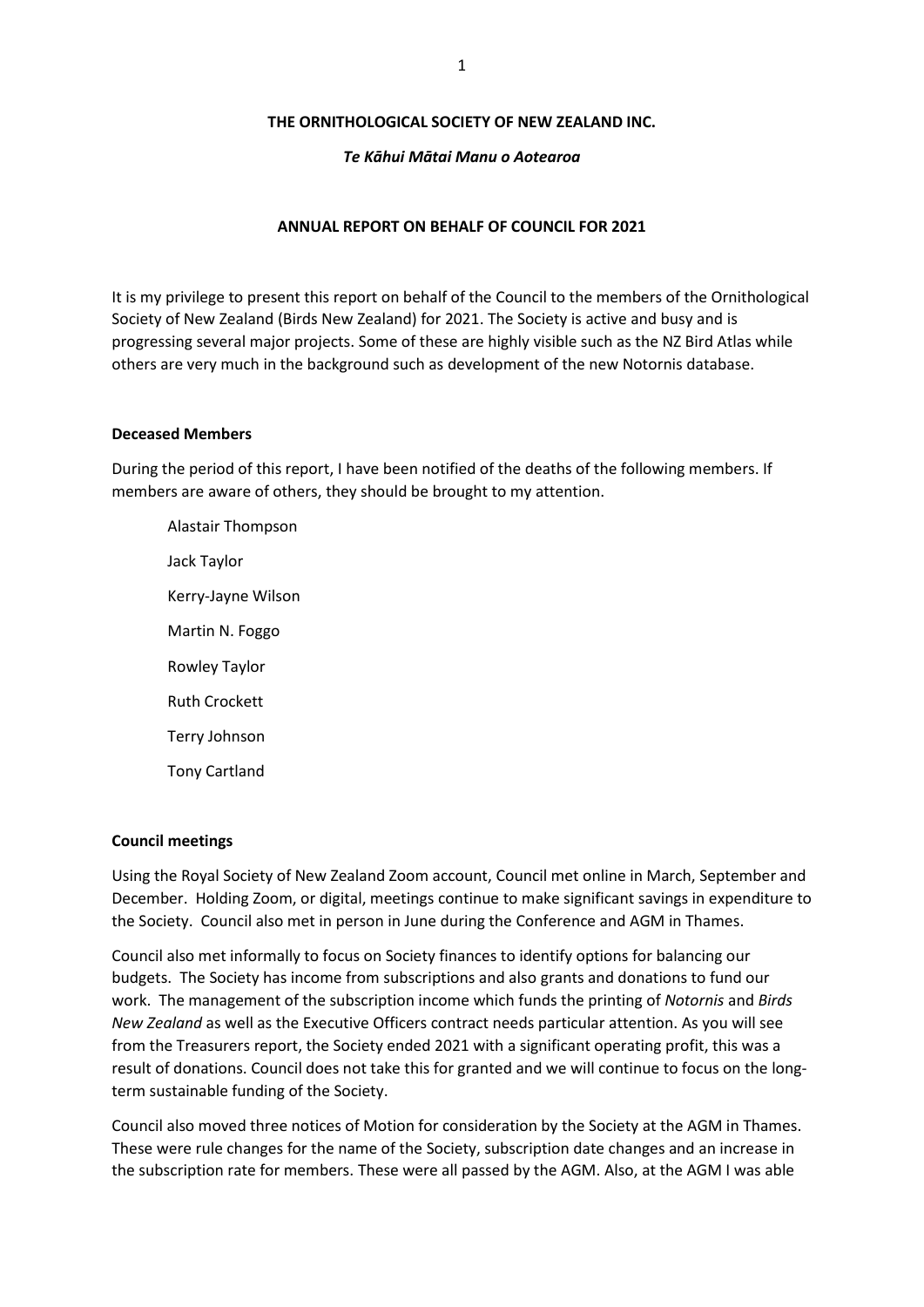to announce that Natalie Forsdick had accepted the position of Vice President. Council has discussed how we should respond to the COVID in New Zealand. This was of particular concern due to the potential need to cancel or modify at the last minute the Society AGMs in Thames, and in 2022 in Christchurch. We will continue to monitor Society activities to ensure that we are compliant with Government COVID regulations, and we do, of course, have a commitment to keeping members safe. Council also discussed a Code of Conduct for Society activities and I'm grateful to Natalie Forsdick for her work to develop a Code of Conduct and having this adopted by Council and posted on the Society website.

Council was pleased to observe that as at March 2022 the Society has 1,240 current members, which is an increase by 116 compared to March 2021 (from 1,124). As is normal we have a number 'past due' members who have not yet renewed and we will be following up with them to find why they are not renewing membership.

# **Health and Safety**

The Society continues to have an effective Health and Safety Policy and set of procedures. I'm aware of three incidents during the year. One of these was not reported promptly and this was unfortunate as delayed reporting has prevented us from learning how to avoid this particular incident in the future.

### **Publications**

*Birds New Zealand* magazine is a very professionally produced face of the Society. Michael Szabo continues to edit a friendly and well-presented magazine. As part of this Michael has been developing long term relationships with advertisers who support the Society. Both Heritage Expeditions and Swarovski Optik have regular full-page advertisements.

Craig Symes, editor of *Notornis* reports that *Notornis* continues to attract and publish important ornithological manuscripts on birds in the southern Pacific. Volume 68 contained 17 papers and 17 short notes. The on-line availability of *Notornis* papers has been kept up to date by Jim Briskie, University of Canterbury.

A back-room project that commenced during the year is editing of the pre-1990 online versions of *Notornis* so that each individual paper is available as a stand-alone file rather than the whole volume of *Notornis* needing to be downloaded. This will make searching for papers faster and easier for researchers.

During the year development of the fifth edition of the *Checklist of the Birds of New Zealand* was initiated. This is being produced as an Occasional Publication of the Society. Occasional publications' is a new resource being developed to publish manuscripts/documents/ornithological work not strictly suited to, or within the scope of, *Notornis*.

# **Partners**

Our partnership with the T-Gear Charitable Trust continues to underpin the *Birds New Zealand Research Fund.* The wide range of research being funded through this partnership is making a real difference and you will be seeing the results of this partnership here at the Christchurch Conference.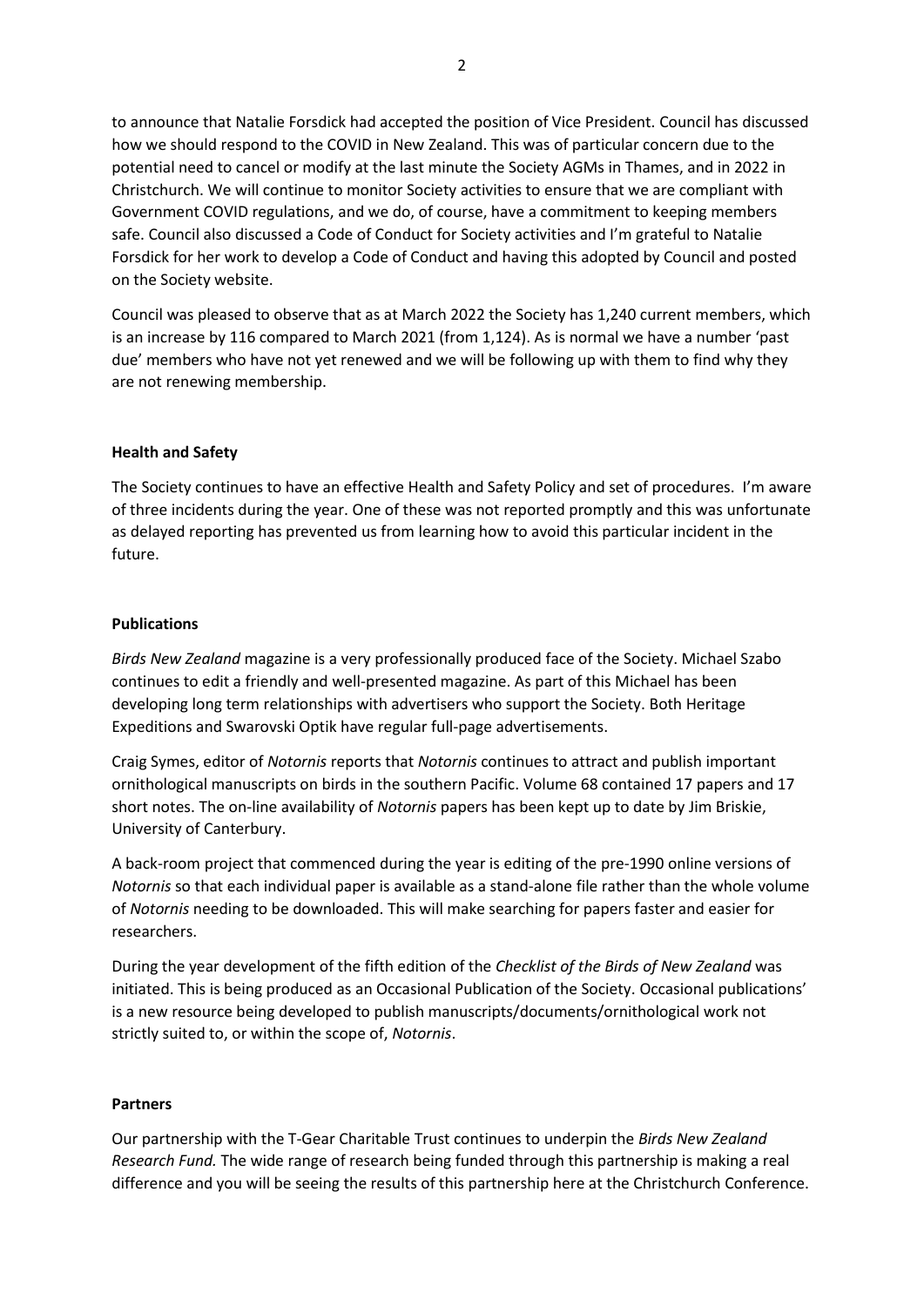We have established a new Partnership with Toi Toi Wines based in Marlborough. Toi Toi Wines have undertaken to work with the Society and with Wildlife Management International to fund Atlas field work to cover remote parts of New Zealand to ensure wider atlas coverage.

During the year the Society joined the Royal Society of New Zealand as a 'Constituent Organisation'. This is part of our long-term strategic plan to increase knowledge and understanding about ornithology and of the Ornithological Society as a scientific society in New Zealand. So far, the results of joining have been positive with opportunities to join 'Constituent Organisation' discussions with other like-minded scientific societies and to gain access to RSNZ newsletters.

During the year our partnership with Goodness Kitchen ended. This partnership had supported the Society for five years and was very productive for the NZ Bird Atlas. I acknowledge the support from Mike and Glenys Glover over this time for supporting the Society's work.

### **Social media**

The Society's accounts on Facebook and Twitter continue to grow. We now have over 10,500 followers on Facebook. Michael Szabo manages this account on behalf of the Society and has been using it to promote 'event' notices for the 2022 New Zealand Bird Conference and AGM.

The Society Twitter account continues to grow, reaching 3250 followers in the first half of 2022 Our Twitter account complements our Facebook page in sharing local ornithological news and research with the wider public.

# **Membership Secretary**

Members will have noticed that there has been turnover in this important voluntary position with Imogen Warren recently standing down. Imogen oversaw the implementation of the new membership system on a new computer platform and the transition away from receiving cheque payments for subscriptions. As with the roll out of any computer system there are small matters to be attended and Imogen did a sterling job of keeping on top of these and ensuring a quality service to members. That this move was a success was due to Imogen's diligence. Council is pleased to report that Kurien (Koshy) Yohannan, Dunedin, has been appointed to carry out this very important function. Council is grateful that some one with Koshy's experience is enthusiastic to support this important function for the society.

### **Youth camp**

A group of 13 young birders participated in the 2021 Birds New Zealand Youth Camp organised by the Hawke's Bay Branch in April. During the camp, students learned valuable bird identification skills and bird surveying methods, as well as hearing about local conservation efforts. The camp could only work because of the efforts of leader Ian Southey and his support team which included Brent Stephenson, Sav Saville, John Berry Bernie Kelly, David and Vicky Melville, Angie Denby and Lynne Anderson, who initiated this Youth Camp and made it happen.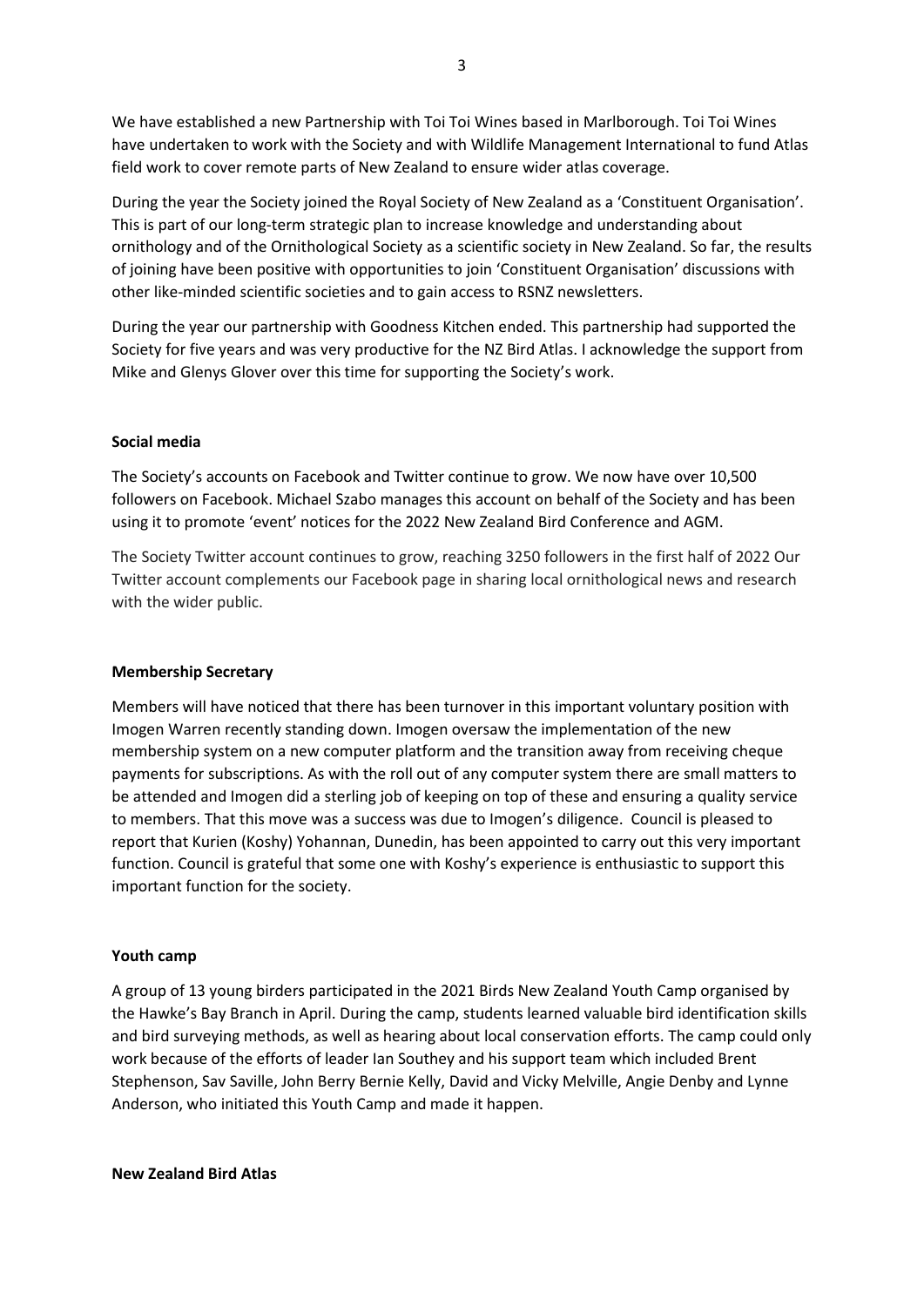The team at Wildlife Management International have carried on with their great work supporting the New Zealand Bird Atlas. In January this year they were able to report that 92.85% of grid squares have some data in them. Data has been gathered by 1,113 observers who between them have completed 229,000 checklists. The team responded to emails and phone calls as well as engaging with other organisations to showcase the Atlas. A small poster was published in the November 2021 NZ Ecological Society newsletter and a larger article promoting the Atlas has been submitted to the Federated Mountain Clubs (FMC) quarterly magazine.

Monthly challenges have continued each month as a successful tool to engage and tailor the Atlas community's behaviour to increase coverage. Key challenge types are orientated towards increasing nocturnal effort and grid square coverage. The Atlas team has continued regular contact with the eBird/Cornell team in the US.

# **Beach Patrol Scheme**

2020 produced no significant wrecks and no particularly unusual species reports Lloyd Esler. There were single specimens of Pitt Island shag (on Chatham Island), Kerguelen petrel, white-phase giant petrel, Arctic skua and reef heron. There were no mass mortalities but there was evidence of Canada goose and black-backed gull control programmes and high mortality in a red-billed gull colony on Mana Island. Returns continue to decline and represent a drop to about a third of the number of kilometres covered and the number of patrols being undertaken a decade ago.

The Beach Patrol database is presently being used for new academic studies on little penguins (Massey University), on sooty and flesh footed shearwaters (Auckland University) and, intriguingly, was used for teaching purposes by design students at Victoria University of Wellington.

### **Moult Scheme**

Micah Scholer reports success in digitization of all the Society's moult cards last year. He is also able to report a significant increase in records in the moult scheme database, from nearly 6,000 in 2020 to 17,270. This unprecedented growth was almost exclusively thanks to Adrian Riegen and the New Zealand Wader Study Group, which contributed a trove of primary flight feather moult on bar-tailed godwit, red knot, S I pied oystercatcher and wrybill stretching back to the 1980s. As a result, these selected waders have gone from some of our most data deficient to the four most information rich species available.

Another notable contribution came from Graeme Taylor, who provided spread wing photos of birds from the Chatham Islands. From these Micah was able to estimate primary moult scores for nearly 50 individuals, several of which represent 'species firsts' for the Scheme (e.g., Chatham Warbler and Black Robin).

Over 2021 the moult scheme was approached by researchers from South Africa, Nigeria, the United Kingdom, and the United States interested in utilizing our data for comparative studies. This is exactly what the database is meant for and is an exciting development for the Society's data.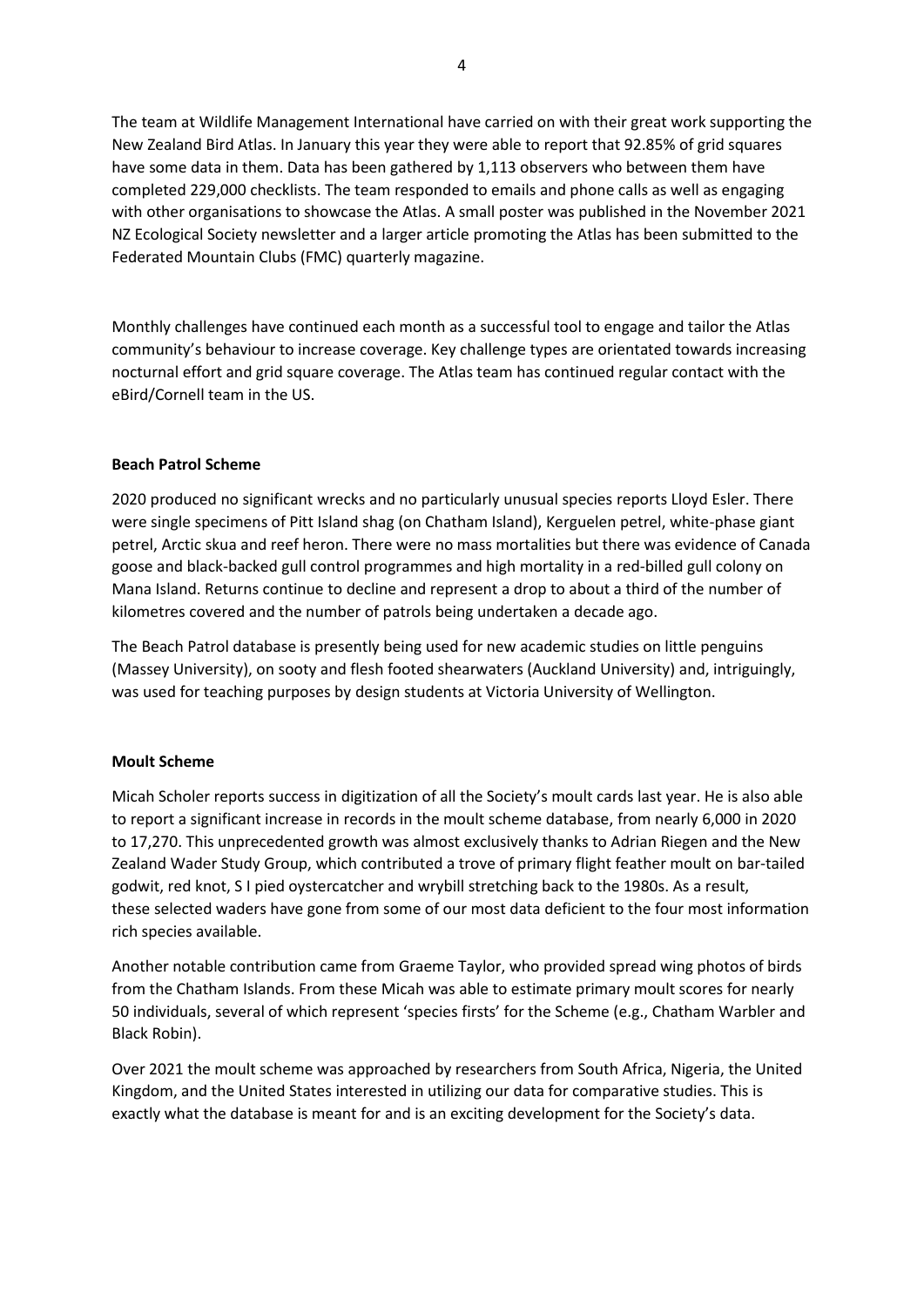### **Nest Recording Scheme**

The scheme is under-utilised with only one contribution of nine cards of Welcome Swallow, and no requests for nest record cards. Roger Sharp (Scheme convenor) reiterates his concern that with the low contributions of cards we can no longer provide continuous records to show trends in bird numbers and nesting outcomes.

# **Records Appraisal Committee**

Colin Miskelly reports a total of 74 Unusual Bird Reports received in 2021. This was substantially fewer than the 95 UBRs received in 2020. There is no obvious reason for this decrease. Fifty (68%) of the 2021 UBRs were accepted by the committee. No new species were added to the New Zealand list. The online database of Unusual Bird Reports was suspended during the year because it is no longer functioning properly. As a part of the Phase III development of the Society's website the old Unusual Bird Reporting system will be replaced in 2022 with a more functional system to be hosted on the Birds New Zealand website.

# **National Wader Census**

Adrian Riegen reports that a total of 104,073 waders of 21 species were counted during the June-July 2021 wader census, down from 116,369 waders of 21 species counted in 2020. Gaps in coverage in the Far North remain a concern. A total of 122,016 waders of 24 species were counted during the Summer 2021 wader census. This was the lowest count since full coverage was reinstated in 2006 and can be mostly explained by poorer coverage than usual in certain areas, brought about by a range of reasons, including lack of personnel, Covid restrictions, weather and lack of boats. Again, the Far North suffered from a lack of coverage. Adrian highlighted that the Banded Dotterel count of 4,797 was the lowest since 2013 and New Zealand Dotterel numbers were higher that 2020 but slightly lower than in 2019.

# **Banding Liaison Officer**

John Stewart, the Society's banding Liaison officer, reports that seven new projects were approved in 2021 bringing the total to 13 projects within the Society's Wildlife Act Authority.

John also reports that work continues on the development of the DoC led FALCON database of banding records and he has participated in several on-line training/question and answer sessions. John commented on the forthcoming "Guide to Ageing and Sexing New Zealand passerines". He has also made suggestions for a forthcoming revision of the NZ Banders Manual and participated in the inaugural (virtual) meeting of Banders without Borders where representatives of the NZ Banding Scheme met with those from the US Geological Survey Bird Banding Laboratory and with Canadian banders.

# **Checklist Committee**

Colin Miskelly reports that the committee has focused on completing a fifth edition of the *Checklist of the birds of New Zealand*. Additionally, the committee has successfully developed a "Checklist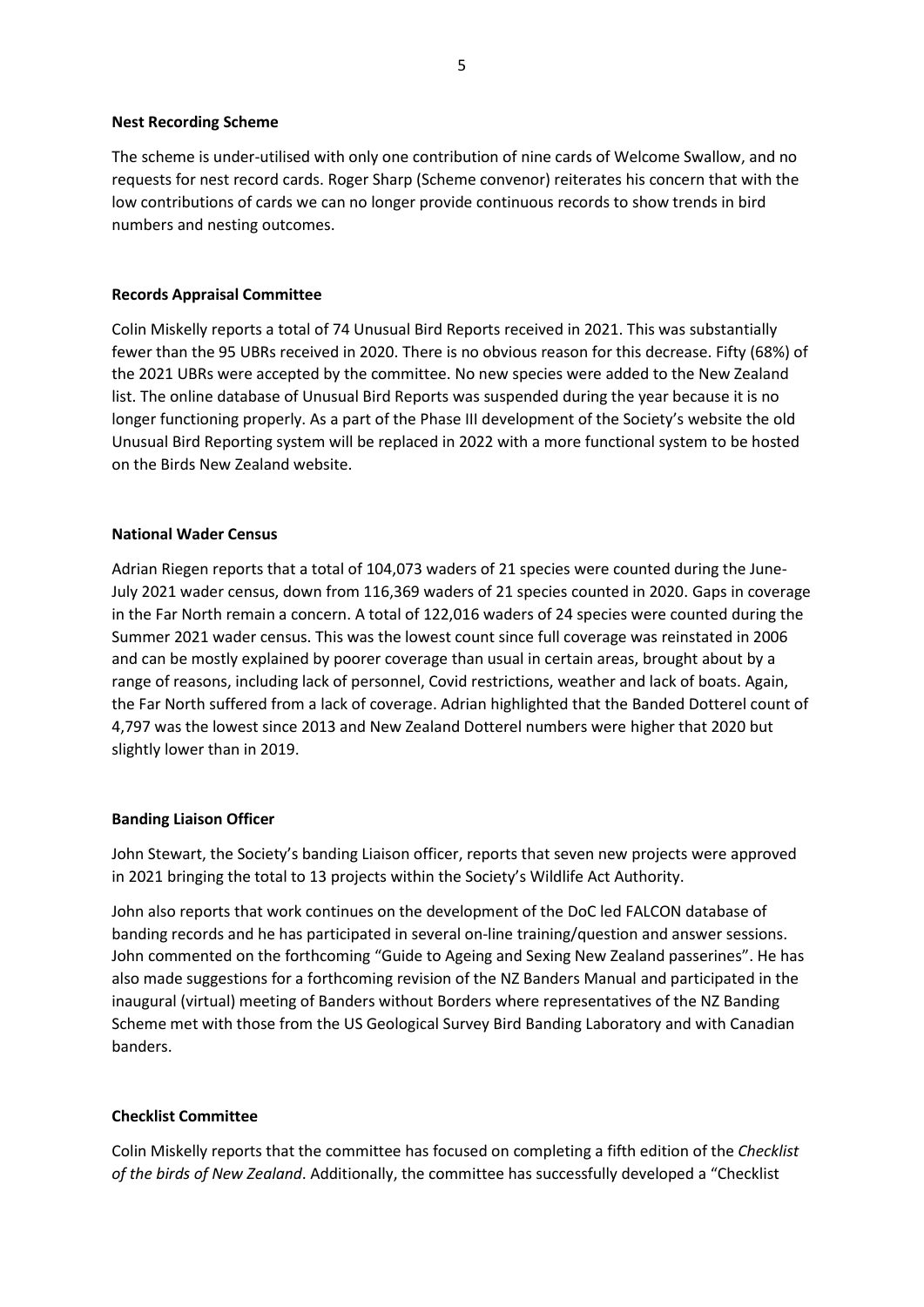mentor scheme" with 12 members taking up the offer. The fifth edition of the *Checklist of the birds of New Zealand will be published* electronically on the Birds New Zealand/*Notornis* website in both PDF and HTML formats.

### **Library report**

Trina Smith reports that the library continues to receive requests for books, photos and journal articles from members along with general birding and information enquiries from the New Zealand public and from researchers. The 'round-robin' journal post-out has been severely curtailed by Covid Lockdown restrictions. This was exacerbated by a computer system upgrade affecting the generic login utilised at the Museum, that resulted in a period of no access to the library database before the issue was resolved.

### **Scientific Committee**

Graeme Taylor reports that the Scientific Committee is seeking to expand its membership to broaden the skill base and to provide for turnover of members. Graeme further reports that the main task of the committee was reviewing the BNZRF research proposals and that there were many excellent research applications and it was extremely difficult to rank these.

Graeme gave a short Report on his work as the Society representative on the World Seabird Union. Graeme reports that the "Third World Seabird Conference" took place in October 2021 as an on-line conference due to the COVID pandemic. The format required online sessions to run in two different time zones (Pacific and Atlantic) but all talks were recorded and are available for participants to view later. This worked well for the 800 participants. This was the highest attendance yet at a world seabird conference and reflected the low registration costs, and cost savings through avoiding travel and accommodation.

#### **Regional Representatives**

I wish to acknowledge Neil Robertson, and Ian Southey have over this last year stood down as their respective regions' representatives. In their time as Regional Representative both Neil and Ian have hosted Society conferences and AGM's. As I say every year the annual reports that the Regional Representatives prepare to summarise the years activities are a fascinating summary of a range of projects and activities throughout New Zealand. Regional Representatives are an essential network for Council to understand the expectations of the membership and to ensure that matters are raised and debated with and by Council. A highlight for me this year was being invited to an online catch up facilitated by Ian MacLean. It was good to hear the work being done in the regions. The Society cannot function without the ongoing commitment and hard work of the Regional Representatives. On behalf of Council thank you all.

#### **Thank you**

The Society is a success because many members put their hands up and offer skills and time to make things happen. In addition to all the Convenors and Regional Representatives I would like to acknowledge Paul Sagar who has stood down from the role of Assistant Editor for *Notornis.* A role he